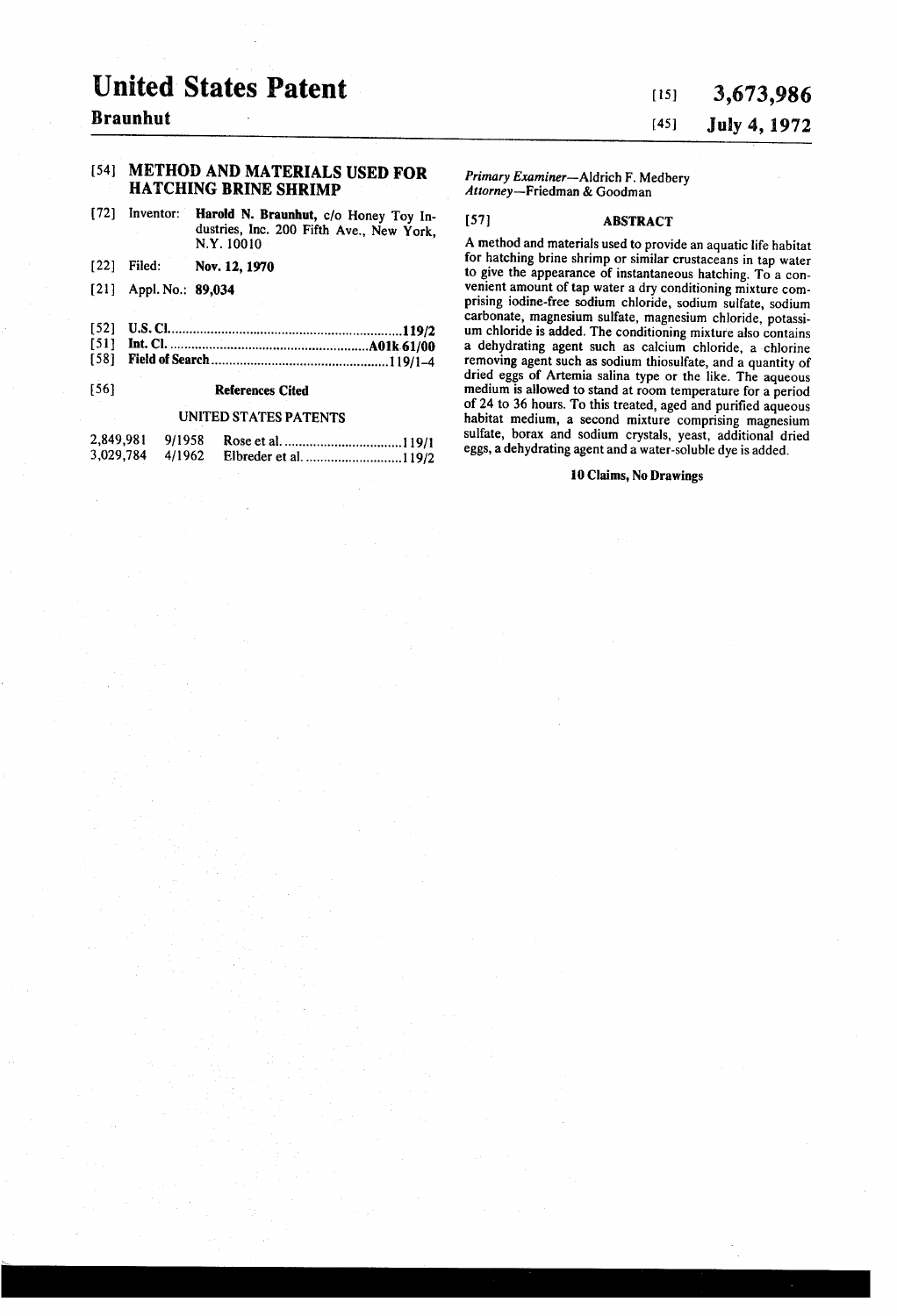5

10

15

55

75

# $\mathbf{I}_{\mathbb{Z}}$ METHOD AND MATERIALS USED FOR HATCHING \ BRINE SHRIMP '

### BACKGROUND OF THE INVENTION

This invention relates to a method and materials used to provide an aquatic life habitat for the hatching of brine shrimp or similar crustaceous. Brine shrimp require moisture for hatching and a saline medium approximating the composition of sea water for their proper development and growth. Brine species are practically colorless. Thus they cannot be seen and observed without difficulty, and therefore their growth and development cannot be enjoyed'by the breeder or user.

#### SUMMARY OF THE INVENTION

'This invention provides for making an aquatic life habitat for the hatching of brine shrimp in tap water and divides the materials that are necessary into two groups. The first a water purifier and conditioner group comprising a number of salts  $20$ necessary for the creation of the proper saline environment including also a drying agent such as calcium chloride for maintaining the group in a dry condition, an oxidizing agent such as sodium thiosulphate and some brine shrimp eggs. This first 36 hours at room temperature. The second group is comprised of additional salts for the saline environment, food for the hatched brine shrimp, additional brine shrimp eggs, a drying agent such as dried Epsom salt and a water-soluble dye. The second group is added to the "aged" water medium whereby 30 the dye colors in the water give the hatched brine shrimp of the first group easier visibility, thereby giving the impression of instant life. group is added to the tap water and allowed to stand for 24 to 25

Accordingly, an object of the present invention is to provide the brine shrimp with an aqueous habitat medium for their 35 proper hatching, development and growth. '

Another object of the invention is to provide means for the inhibition of the hatching of the shrimp until moisture is provided thereto.

A further object of the invention is to provide for a time 40 delay whereby the hatched shrimp of the first group will be observed only after a lapse of a period of time, thereby permitting some of the shrimp to become of greater maturity prior to observation.

\_ A still further object of the invention is to provide for the 45 observation of the shrimp in a colored medium, thus increasing their visibility.

An added object of the invention is to provide for the coloring of the aqueous medium after some'of the shrimp of the first group have hatched, thus giving the effect of an instantaneous creation of life when the second group containing the water soluble dye is added, and thereby greatly increasing the enjoyment of the breeder or user. 50

#### DESCRIPTION OF THE PREFERRED EMBODIMENT

Reference is now made to the method and materials used in the present invention for hatching the brine shrimp in tap water to give the appearance of instantaneous hatching. The present invention divides the materials required to react upon the tap water and the brine shrimp into two separate groups, a 60 first group referred to as the purifier and conditioner group, and a second group referred to as the instant life group.

The purifier and conditioner group contains materials including salts, which when dissolved in the tap water create the necessary saline environment in which the brine shrimp will 65 hatch and develop, such as iodine-free sodium chloride, sodi um' sulfate, sodium carbonate in the form of light soda ash, magnesium sulfate commonly known as Epsom salt, magnesium chloride and potassium chloride.

The purifier and conditioner group also contains a material 70 such as sodium thiosulfate to remove any chlorine contained in the ordinary tap water, chlorine being harmful to brine shrimp. This group also contains dried eggs of small marine shrimp, the size of ground pepper, such as Artemia salina or similar brine shrimp, or the like.

In order to maintain this group in a dry moisture-free condi tion and thus inhibit premature hatching, a drying agent such as calcium chloride is included therein. This dry mixture may be kept preferably in a moisture-proof package for an in definite period of time with little or no loss of its properties.

After experimentation with various ingredients and propor tions, the following composition has been determined to be preferable over other combinations:

42.7%of iodine-free sodium chloride; 35.8%of Epsom salts; l3.3%of sodium sulfate; 3.3%of light soda ash; 1.7% of potassium chloride; 0.16% of magnesium chloride; - 0.03% of sodium thiosulfate; and 0.24% of Artemia salina eggs.

As above noted, the sodium chloride used should be non iodized if the above proportions are used.

It is thus readily seen that the ingredients in the purifier and conditioner group will purify the tap water by removing the chlorine which may be in it, and put the tap water into the proper saline condition necessary for the hatching and development of the included brine shrimp eggs.

The purifier and conditioner group is placed in tap water which is then allowed to stand and age for from 24 to 36 hours at room temperature.

After the tap water has been purified, conditioned and aged as hereinbefore described, the second group is added to the treated water.

The instant life group contains additional salts for the main tenance of the required saline environment. Sodium tetraborate commonly known as borax and sodium carbonate in the form of diamond soda crystals may be added to the above-mentioned list of materials for producing a saline medium.

The instant life group also contains food material such as yeast for the hatched and developing brine shrimp. This second group also contains additional dried eggs of small marine shrimp.

As has been hereinbefore stated, the brine shrimp when newly hatched are small in size and practically colorless. Therefore, a water-soluble dye, preferably a vegetable dye is provided in the second group. The water-soluble dye will color the water and make the brine shrimp which may have been hatched from the eggs included in the purifier and conditioner group almost instantaneously visible. This will appear to the viewer as if the eggs just hatched, and the shrimp became alive and were enabled to swim almost instantaneously.

In order to maintain the second group in a dry moisture-free condition, a drying agent such as dried (anhydrous) Epsom salt is included. This second mixture is also preferably packaged in a moisture-proof container so that it may be kept dry for an indefinite period of time with little or no loss of its properties.

The following composition has been determined to be preferable over other combinations:

21.5%of dried (anhydrous) Epsom salts; 74.8%of Epsom salts; 1.3% of borax 40/200; l.0% of light soda ash;<br>1.0% of diamond soda crystals; 0.33% of yeast; 0.33% of water-soluble dye; and 0.33% of Artemia salina eggs.

The preferable approximate amount of each mixture is one ounce avoirdupois of each group for each 12 fluid ounces of 'water.

Numerous changes in the composition and proportions hereindisclosed will suggest themselves to those skilled in the art. However, it is understood that the present disclosure re lates to the preferred embodiment of the invention and is not to be construed as a limitation of the invention.

What is claimed is: